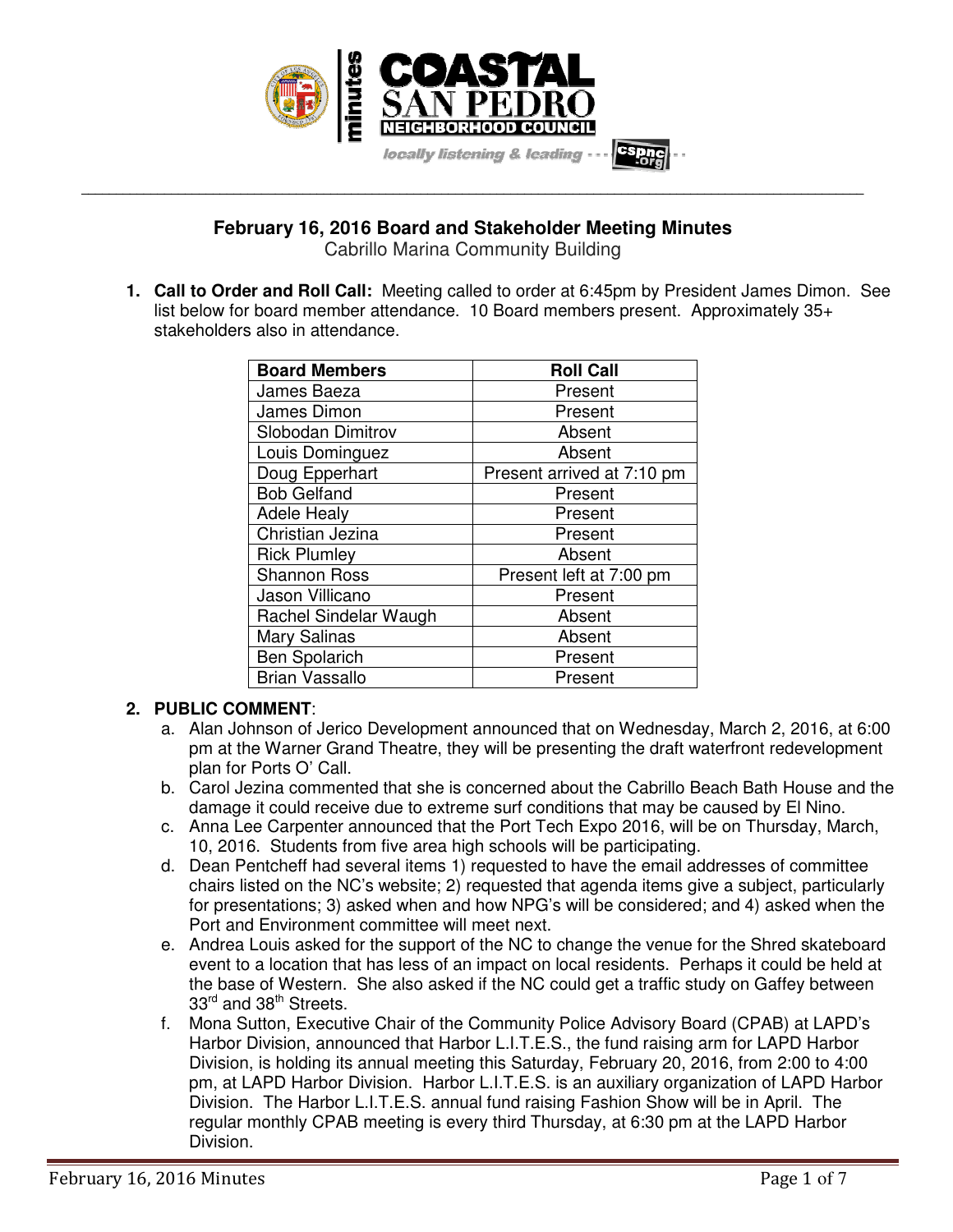- **3. MINUTES**: Motion by **Doug Epperhart**, to approve the January 19, 2016, Board and Stakeholder Meeting Minutes as presented, second by **James Baeza**. Motion passed with 9 yes (Baeza, Dimon, Epperhart, Gelfand, Healy, Jezina, Spolarich, Villicano, and Vassallo), 0 no, 0 abstention(s), 1 left meeting early (Ross).
- **4. BUDGET & FINANCE**: Treasurer Mary Salinas was not present.
- **5. LAPD REPORT**: Senior Lead Officer Eve Wight. Her report included the following:
	- a. Crime in the Coastal San Pedro area is down. For burglary theft from motor vehicles, 14 of 23 involved unlocked cars, and 3 of 9 residential burglaries were also unsecured locations.
	- b. Related to the traffic situation on Gaffey Street between  $32^{nd} 38^{th}$  Streets; she and Ryan Ferguson from Councilman Buscaino's office have been working on the issue. One thing they are considering is placing cones on the North side on Gaffey.
	- c. Related to the Shred event, she has met with the organizer and the Director at Angel's Gate and they have discussed options for the event this year. They are considering moving some things into Angels Gate Park.
	- d. She is working with Recreation & Parks leadership to come up with a plan for the Legends Car Club Show so that it will be less impactful on area residents while still allowing the Club to have its event.
	- e. The RV that residents were concerned about having possibly stolen bicycles was impounded. However, the owner has since gotten the RV out of impound. They will continue to monitor the situation.
	- f. She commented that the Harbor L.I.T.E.S. organization does amazing things to boost moral for the LAPD Harbor Division officers all year long.
	- g. Some concerns of Board members and Stakeholders were as follows:
		- i. A "Booking Van" was recently posted at the LAPD Harbor Division to transport detainees to  $77<sup>th</sup>$  Street station for booking instead of the officers having to transport them. They now have a booking van, or Jail van, that waits at the station on Thursday, Friday and Saturday nights to take detainees to 77<sup>th</sup> Street Station.
		- ii. In response to a question about whether LAPD has considered using bait bikes to help with the problem of bicycle thefts, Officer Wight responded the LAPD did try this recently but there was no activity. They will do another one soon. They are minimally successful in San Pedro. Officer Wight suggested that people take photos of their bicycles and keep the serial number on file.
- **6. Port Police Report**: Sergeant Jose Alvarez and Maritime Community Relations Officer Aldo Morales.
	- a. Sergeant Alvarez commented that on February 2, 2016, they arrested an individual walking around Ports O' Call with 20 shaved keys, for all types of vehicles, trying to break in to vehicles.
	- b. Officer Morales reiterated, "please lock your vehicle."
	- c. A stakeholder asked if people could call the Port Police instead of LAPD for issues at Cabrillo Beach. Officer Morales responded that, yes you can call the Port Police. You might get a quicker response from the Port Police than LAPD. The City/Parks and Recreation has hired private security to do night patrols at Cabrillo Beach. The private security has been in place for only about one week. The Port dispatch phone number is 310-732-3500.

# **REPORTS FROM GOVERNMENT AGENCY REPRESENTATIVES**

- **7. Councilman Buscaino CD15**: Ryan Ferguson, San Pedro Field Deputy, provided a written report some of the highlights are as follows:
	- a. Legislative update, the City Council considered a communication from the CAO and CLA regarding key issues of the Summer Olympic and Paralympic Games. Additional legislative updates were provided. To view the full report please go to cspnc.org or use the following link: http://www.cspnc.org/council-district-15-reports.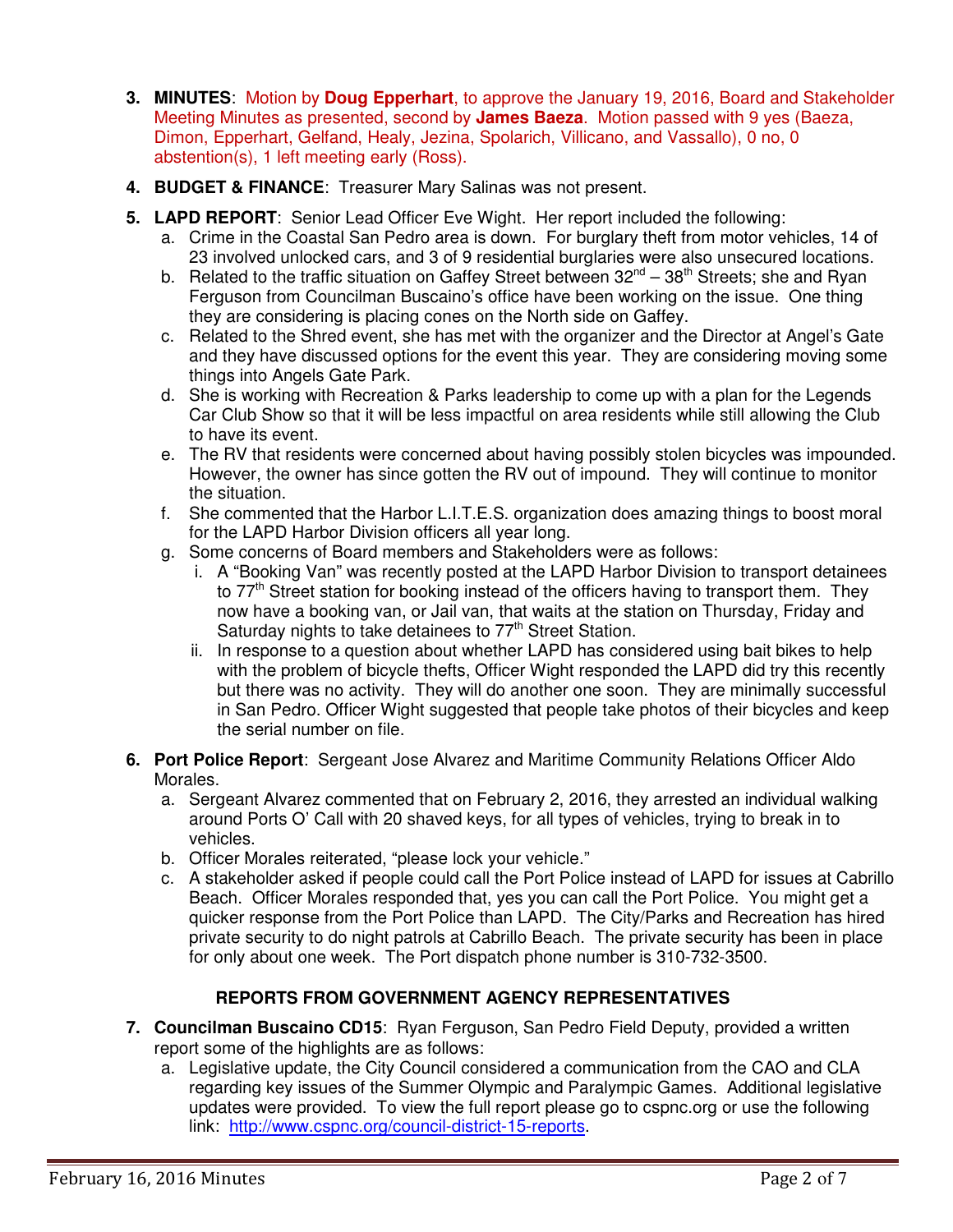- b. On Thursday, February 25, 2016, at 11:00 am, at Crafted, Councilman Buscaino will deliver his State of the LA Waterfront speech. This is a paid event please contact the San Pedro Chamber of Commerce for ticket information.
- c. On Thursday, February 25, 2016, at 2:00 pm, Brouwerij West is having its ribbon cutting and the grand opening is on Saturday, February 27, 2016.
- d. CD15 presented a Certificate of Recognition to student Rudy Rios for outstanding efforts in public speaking and volunteer work.
- **8. Assembly member Patrick O'Donnell**. Sarah Patterson, San Pedro Field Representative reported:
	- a. On Saturday, March 12, 2016, from 9:00 to 10:30 am, at Siren's Java & Tea House, the Assemblymember, in partnership with Councilman Buscaino and Senator Hall, is holding a coffee & conversation event.
	- b. Ms. Patternson announced their Woman of Distinction recognition ceremony. They are accepting nominations in the fields of arts, business, community service, education, and health services. Nominations are due by March 4, 2016.
	- c. She provided a written fact sheet/legislative update for bill AB1657, The California Green Fort Funding Act. She will email the one page fact sheet to people on request.
	- d. President Dimon thanked the Assemblymember for his efforts in getting both Harbor View House and Pacific View House audited.
- **9. Congresswoman Hahn's office**: German Castilla, Field Representative
- a. Provided legislative updates, including HR 4490 to expand space for airline passenger seats, which did not pass the transportation committee. The Congreww plans on reintroducing the item.
- b. On Saturday, February 20, 2016, from 9:00 am to 2:00 pm Congresswoman Hahn is holding a free tax preparation event, at Greater Mt. Sinai Baptist Church.
- c. On May 6, 2016, the annual senior briefing event will be held at the Carson Community Center.
- d. On May 14, 2016, the annual Congressional Art Competition reception will be held at Crafted.

## **10. LAUSD**: **Superintendent of Local District South, Christophe Downing**

- a. Mr. Downing requested that the Board select two or three representatives to be part of a focus group for sustainability and solutions for the Christensen Science and Sustainability Center.
- **11. PRESENTATION by Team AMVETS Welcome Home Program,** Sharon Elefant**,** Regarding Collaboration with Department of Housing and Urban Development: Not present.

#### **12. PRESENTATION, Augie Bezmalinovich, Video Presentation**

- a. Mr. Bezmalinovich presented a short video highlighting completed projects around the Port for the last ten years. The video may be viewed on line on YouTube at https://www.youtube.com/watch?v=\_6Tktor8-i0&feature=youtu.be.
- b. The next Board of Harbor Commissioners meeting is Thursday, February 18, 2016, at the Port Administration building, at 8:30 am. The following meeting will be Thursday, March 3, 2016, at the Port Administration building, at 6:00 pm.
- c. The southbound SR 47 freeway will be closed from the Harbor Blvd. exit to Gaffey St. from February  $19<sup>th</sup>$  to the  $22<sup>nd</sup>$ . All motorists will be required to exit at Harbor Blvd.
- d. Eel grass mitigation at Cabrillo Beach is starting approximately the second week of March and should be completed by April 15,2016.
- e. In 2008 the Port signed an MOU with the State's Attorney General's Office and committed in placing 10 megawatts of solar around the port. The Port has until 2018 to meet that commitment. On October 15, 2015 the Board of Harbor Commissioner's approved a contract to install and maintain additional solar. The contractor is asking the Cabrillo Marine Aquarium about installing solar panels over the parking area. –
- f. On Saturday, March 19, 2016, from 9 am 12 pm, at Via Cabrillo Marina & Shoshonean Road, there will be a Bike Rodeo for the entire family.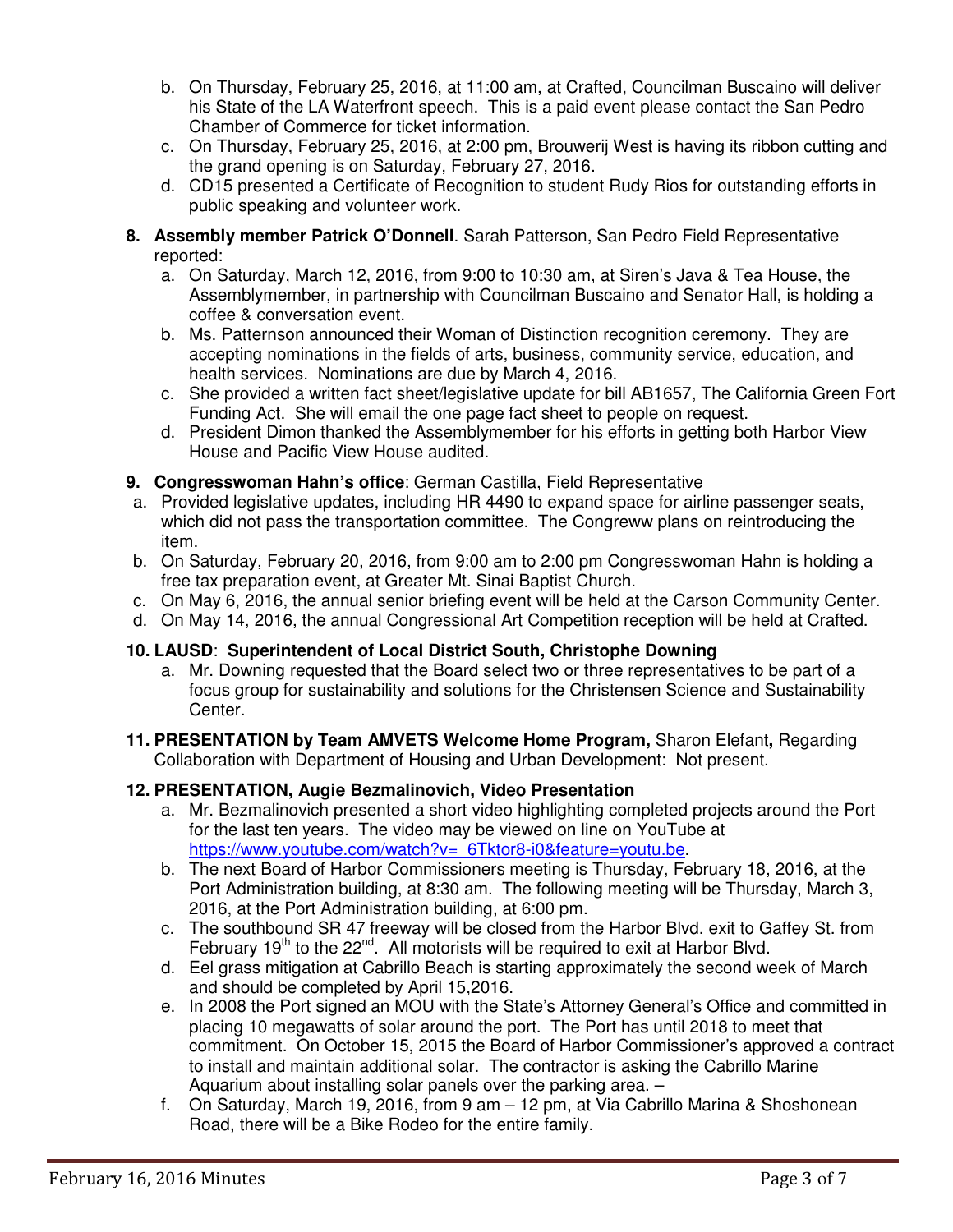- g. On Wednesday, March 2, 2016, at 6:00 pm, at the Warner Grand Theatre, there will be a presentation of the draft waterfront redevelopment plan.
- **13. COMMITTEE QUESTION TIME**:*Please note that stakeholder comments made without a microphone were not audible to the minute taker and accordingly not included below.* 
	- a. Board member Doug Epperhart commented that the latest Coastal San Pedro NC newsletter was available on the back table.
	- b. Selection Committee Chair Leslie Jones asked to have volunteer Mona Sutton be on the Selection Committee. Motion by **Doug Epperhart**, to approve adding the item to approve volunteer Mona Sutton be on the Selection Committee to tonight's agenda, second by **James Baeza**. Motion passed with 9 yes (Baeza, Dimon, Epperhart, Gelfand, Healy, Jezina, Spolarich, Villicano, and Vassallo), 0 no, 0 abstention(s), 1 left meeting early (Ross). Motion by **James Baeza**, to approve to have volunteer Mona Sutton be on the Selection Committee, second by **Adele Healy**. Motion passed with 9 yes (Baeza, Dimon, Epperhart, Gelfand, Healy, Jezina, Spolarich, Villicano, and Vassallo), 0 no, 0 abstention(s), 1 left meeting early (Ross).

# **14. BOARD MEMBER COMMENTS** | *to board and stakeholders for non-agendized items: None*

**15. OPEN BOARD SEATS |** Board vote and affirmation thereof to fill two vacant board seats from candidates present or those having provided a written statement. Four candidates came forward for consideration: Ashley Wright, Jeff LaBarre, Robert Campbell & George Palaziol. After short verbal statements from all four candidates, Robert Campbell and George Palaziol were appointed by the Board and seated.

## **16. PRESIDENT'S REPORT**

Approval of Letter to Mayor Garcetti with copies to Katherine Johnson, Police Commission, Chief Beck, LAPD, and Joe Buscaino. Wording of letter follows:

It is the position of the Coastal San Pedro Neighborhood Council that the opening of the LAPD Harbor Division jail is necessary to ensure that Harbor Division patrol officers spend more time policing our streets instead of driving the 30 mile round trip to 77th Street jail to book individuals into custody. It is critical to the quality of life of our residents and the safety of our businesses that our police officers spend more time on the streets in the Harbor Area.

Harbor Division has seen violent crime rise 34% and property crime rise 17% in 2015. We would like to see more officers brought back to our area as soon as possible to reduce this spike in crime. Although we appreciate Chief Beck's commitment to reopen our jail within 36 months, we are asking to be first on the list. Our unique geography as well as the distance to the 77th Street jail for booking leads us to believe our jail qualifies as a higher priority

We are asking your office, the Police Commission and Chief Beck to look for more creative and collaborative ways to staff the jail and transport individuals in custody to 77th Street. Partnerships with other area law-enforcement agencies such as the Port Police, CHP, LA County Sheriffs should also be considered. We also would like your office to support a focus on civilian hiring for LAPD in order to staff the necessary civilian positions to ultimately free up our sworn officers, thereby allowing them to quickly return to policing our streets.

We are looking forward to working with your office on developing new, yet imagined solutions to reducing crime and restoring the premium quality of life to our community once enjoyed.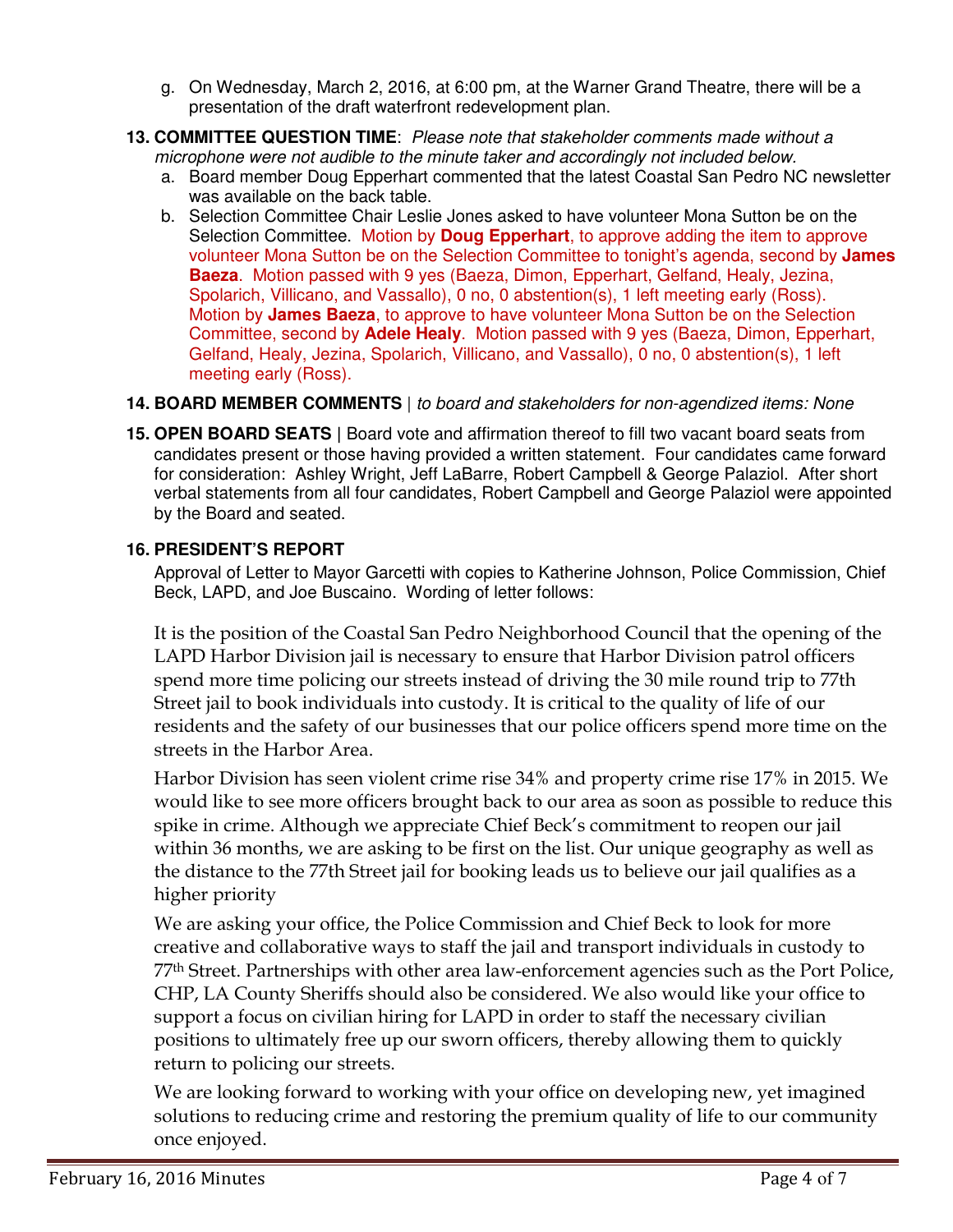Motion by **Doug Epperhart** to approve letter as presented, seconded by **Adele Healy**. Motion passed with 11 yes (Baeza, Campbell, Dimon, Epperhart, Gelfand, Healy, Jezina, Palaziol, Spolarich, Vassallo, and Villicano). 0 no, 0 abstention(s), and 1 left meeting early (Ross).

#### **17. ACTION ITEMS:**

#### **1. Motions from Agenda Setting Meeting**

a. Coastal San Pedro Neighborhood Council acknowledges an additional \$5,000 for the current 2015 - 2016 fiscal year provided by DONE. It shall be allocated to the current budget as follows: Selections \$4,000, TBD \$1,000.

Motion by **James Baeza** to amend the amount for an additional \$500 allocated to selections, bringing the total to \$4500 and TBD \$500, seconded by **Bob Gelfand**. Motion passed with 8 yes (Baeza, Epperhart, Gelfand, Healy, Jezina, Spolarich, Vassallo, and Villicano). 0 no, 1 abstention(s) (Dimon), 1 left meeting early (Ross), and 2 ineligible (Campbell and Palaziol).

**Bob Gelfand** moved to approve the motion as amended allocating an additional \$500 to selections, bringing the total to \$4500 and TBD \$500, seconded by **Adele Healy**. Motion passed with 8 yes (Baeza, Epperhart, Gelfand, Healy, Jezina, Spolarich, Vassallo, and Villicano). 0 no, 1 abstention(s) (Dimon), 1 left meeting early (Ross), and 2 ineligible (Campbell and Palaziol).

#### **2. Selections Committee**

**a.** Be It Resolved, the Coastal San Pedro Neighborhood Council approves the following budget for the 2016 – 2017 Board Selection Process:

Candidate recruitment postcard mailing: \$3,000

Election event operation expenses including food and beverage, signage, equipment, etc.: \$1,000. Total: \$4,000.

Motion by **Jim Baeza** to amend Selection Budget to include the additional \$500 to selection expenses, bringing the total to \$4500, (\$3,000 postcard mailing; \$1500 operation expenses including food and beverage, signage, equipment, etc.) seconded by **Bob Gelfand**. Motion passed with 8 yes (Baeza, Epperhart, Gelfand, Healy, Jezina, Spolarich, Vassallo, and Villicano). 0 no, 1 abstention(s) (Dimon), 1 left meeting early (Ross), and 2 ineligible (Campbell and Palaziol).

Motion by **Doug Epperhart** to approved budget as amended in the amount of \$4500 (\$3,000 postcard mailing; \$1500 operation expenses including food and beverage, signage, equipment, etc.), seconded by **Jim Baeza**. Motion passed with 8 yes (Baeza, Epperhart, Gelfand, Healy, Jezina, Spolarich, Vassallo, and Villicano). 0 no, 1 abstention(s) (Dimon), 1 left meeting early (Ross), and 2 ineligible (Campbell and Palaziol).

#### **3. Communications Committee**

- **a.** A Beach Cleanup in Collaboration with the Cabrillo Beach Boosters and LAPD Cadets will be taking place on February 27, 2016. Be it resolved the Coastal San Pedro Neighborhood Council supports this effort by allotting \$50 to provide water. Motion from committee. Motion passed with 8 yes (Baeza, Epperhart, Gelfand, Healy, Jezina, Spolarich, Vassallo, and Villicano). 0 no, 1 abstention(s) (Dimon), 1 left meeting early (Ross), and 2 ineligible (Campbell and Palaziol).
- **b.** Following the December 09, 2015 Communications Committee meeting regarding Community Outreach on Homelessness, be it resolved the Coastal San Pedro Neighborhood Council will post a letter on its website for a period of 10 days to solicit stakeholder feedback prior to sending said letter to various public officials. The wording of the letter follows:

The Coastal San Pedro Neighborhood Council Communications Committee hosted a forum on the issue of homelessness on December 9, attended by a number of stakeholders and others. As part of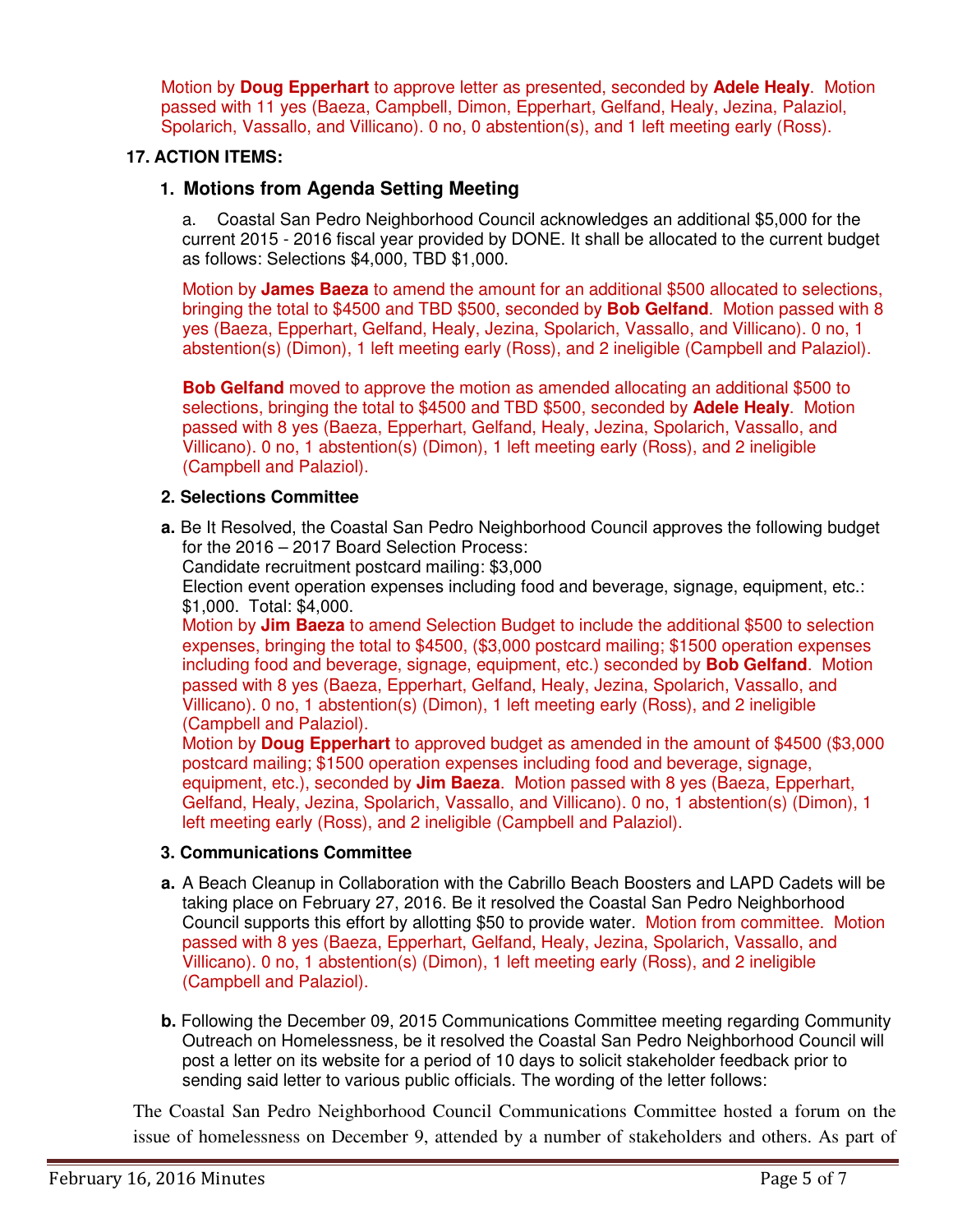the event, the public offered a number of comments and suggestions regarding the issue of homelessness. These included:

- increasing funding for, and providing, additional mental health services;
- streamlining the processes involved in helping individuals with mental health issues;
- offering no-cost/low-cost transportation to shelters and service provider locations;
- improving services for individuals who need help finding vital records and medical history;
- establishing a social media group that can distribute volunteer opportunities;
- creating more transitional housing;
- establishing "sobriety centers" and other new approaches to issues;
- having shelters provide vocational skills training programs;
- having shelters with offer beds for more than one night at a time;
- creating a program to connect landlords with service providers to connect tenants with services before tenants are evicted and become homeless:
- offering education and information about options available to the community to help homeless individuals;
- support the "Right to Rest" Act (SB 608), guaranteeing individuals certain rights, such as sleeping, in public spaces; and
- increasing the time an individual may be held for psychiatric evaluation (currently 72 hours).

It is the duty of the Coastal San Pedro Neighborhood Council to serve its stakeholders by relaying their concerns to other agencies of government. It is in this spirit we offer these comments and suggestions and urge they be given full consideration.

Motion from committee. Motion passed with 9 yes (Baeza, Dimon, Epperhart, Gelfand, Healy, Jezina, Spolarich, Vassallo, and Villicano). 0 no, 0 abstention(s), 1 left meeting early (Ross), and 2 ineligible (Campbell and Palaziol).

## **4. Stakeholder Motion, Mona Sutton**

**a. "***Be it resolved the Coastal San Pedro Neighborhood Council opposes unlicensed, nonpermitted distribution of food on public property. The Coastal San Pedro Neighborhood Council requests that officials, particularly those from the City of Los Angeles Department of Recreation & Parks and LAPD, enforce all relevant City of Los Angeles Municipal Codes."* Motion by **Jim Baeza** to approve the above resolution, seconded by **Brian Vassallo**. Motion passed with 11 yes (Baeza, Campbell, Dimon, Epperhart, Gelfand, Healy, Jezina, Palaziol, Spolarich, Vassallo, and Villicano). 0 no, 0 abstention(s), and 1 left meeting early (Ross).

## **5. Secretary Motions, Shannon Ross**

- **a. Coastal San Pedro Neighborhood Council approves moving its Post Office Box to the Mailroom at 1840 South Gaffey Street, San Pedro CA 90731**. Motion by **Doug Epperhart**  to approve Coastal San Pedro Neighborhood Council approves moving its Post Office Box to the Mailroom at 1840 South Gaffey Street, San Pedro CA 90731, second by **Jim Baeza**. Motion passed with 8 yes (Baeza, Dimon, Epperhart, Gelfand, Healy, Jezina, Vassallo, and Villicano). 0 no, 1 abstention(s) (Spolarich), 1 left meeting early (Ross), and 2 ineligible (Campbell and Palaziol).
- **b. Due to the lack of available meeting space within Coastal San Pedro Neighborhood Council boundaries be it resolved, the Coastal San Pedro Neighborhood Council approves the use of out of boundaries committee meeting locations when necessary**. Motion by **Jim Baeza** to approve due to the lack of available meeting space within Coastal San Pedro Neighborhood Council boundaries be it resolved, the Coastal San Pedro